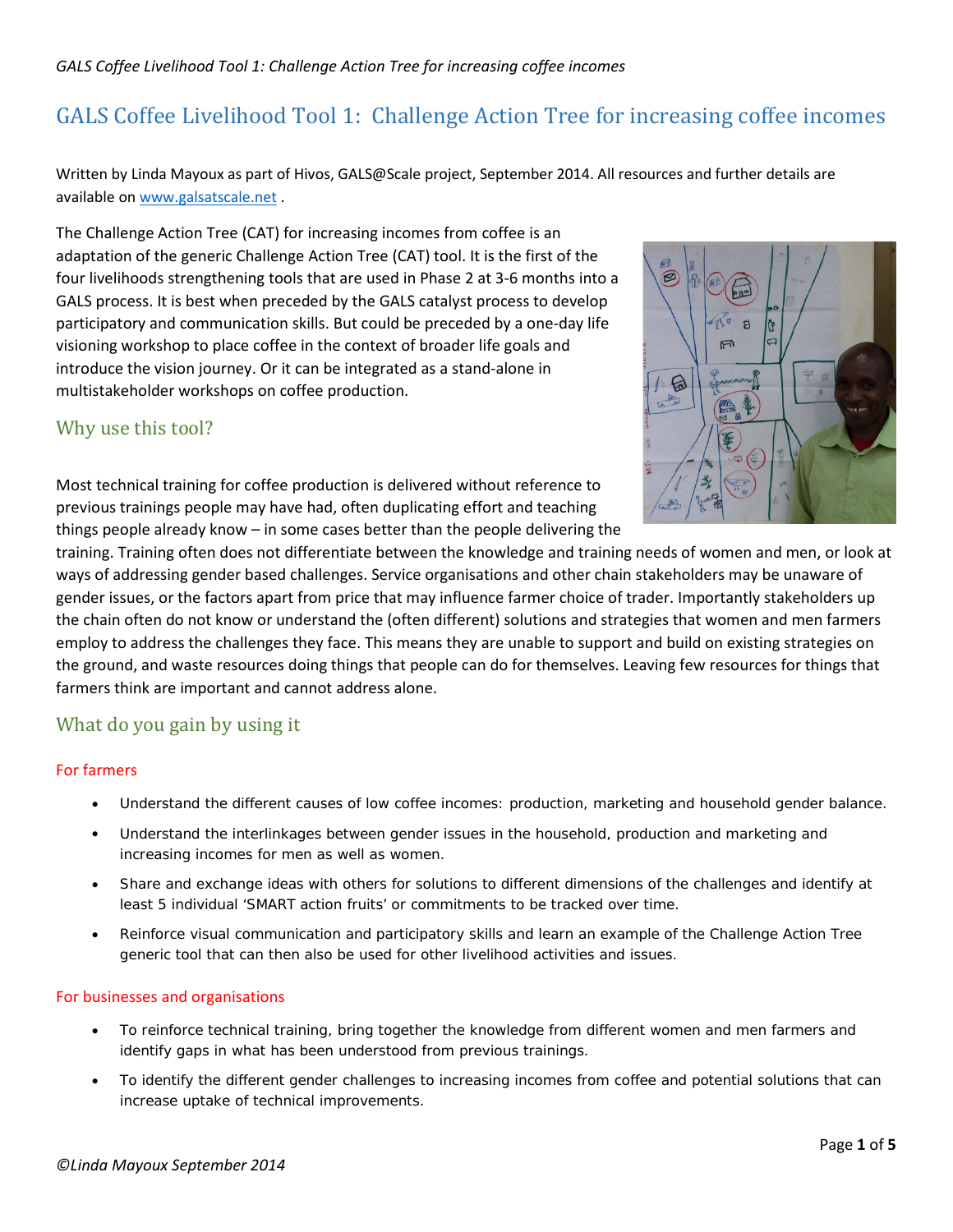- To understand ways in which their services can be improved to increase reliability of quality supply.
- To promote farmer responsibility and commitment to improvement.

#### For multiple stakeholders

• To provide a structured way of analyzing and sharing different perspectives on challenges and potential 'winwin' solutions and develop a concrete plan of action to move forward.

## Who applies the tool and for whom?

This tool can be used by individual farmers or households, by groups or in larger workshops. Once learned it is easy for farmers to use themselves on their own or in groups to analyze and track strategies for increasing incomes from coffee and can be disseminated through individual peer sharing.

Organisations or businesses can use the tool to quantify the challenges and strategies employed, either through aggregating individual and group trees, or as a participatory tool in workshops. It can also be used at organization level with staff to explore understanding of issues and potential solutions from an organizational perspective.

The tool is particularly effective as a means of bringing together the perspectives of different stakeholders in the coffee chain to develop win-win strategies that address multiple challenges at multiple levels, including gender issues. In workshops participants sit in separate groups of women and men, subdivided by other relevant criteria to make groups of about 10. There can also be separate groups for other stakeholders eg traders at different levels. Each group first does their own tree. Following standard GALS facilitation practice, the tool is introduced interactively with participants coming up in turn to draw on a flipchart at the front of the hall while the other participants draw their own trees in notebooks. Depending on numbers of participants and facilitators, the main presentation may be at the front of the hall in plenary or in each group separately. The group trees are then presented, discussed and combined on a parent 'winwin' tree.

Note: As with all GALS tool facilitators are referred to the generic GALS facilitation guidelines that can be found on the GALS@Scale website at [www.galsatscale.net/facilitation.](http://www.galsatscale.net/facilitation) Particularly in large multi stakeholder workshops it requires experienced facilitation with one or preferably two lead facilitators, and some champions who can lead the groups.

### How does it work?

The Challenge Action Tree for increasing coffee incomes from coffee follows the same basic steps as other GALS Challenge Action Trees, but the roots and branches are divided into 3, distinguishing production (left), marketing/ service delivery (right) and gender (middle). Depending on purpose of the workshop and levels of participant skill and experience the CAT can be used very rigorously with explicit discussion of the relationship between quality/quantity, market price and farmer profit, or discussion can be more open. Often the best strategy is to start open, then introduce these distinctions in relation to issues as they come up and as people gain confidence. Then clarify before people leave so they redraw their own individual tree at home in the way that is most useful for them, in the light also of discussions and clarifications on Tool 2 Household Coffee Business Tree.

Preferably drawings would be used, and fun drawing exercises used before to get people at ease. If time is very short, and all the participants are literate and speak the same language then things can be written. But drawing increases clarity, makes potentially conflictual issues seem more fun and makes presentation more impactful. Developing visual communication skills is an important part of multi stakeholder communication and engagement at any level.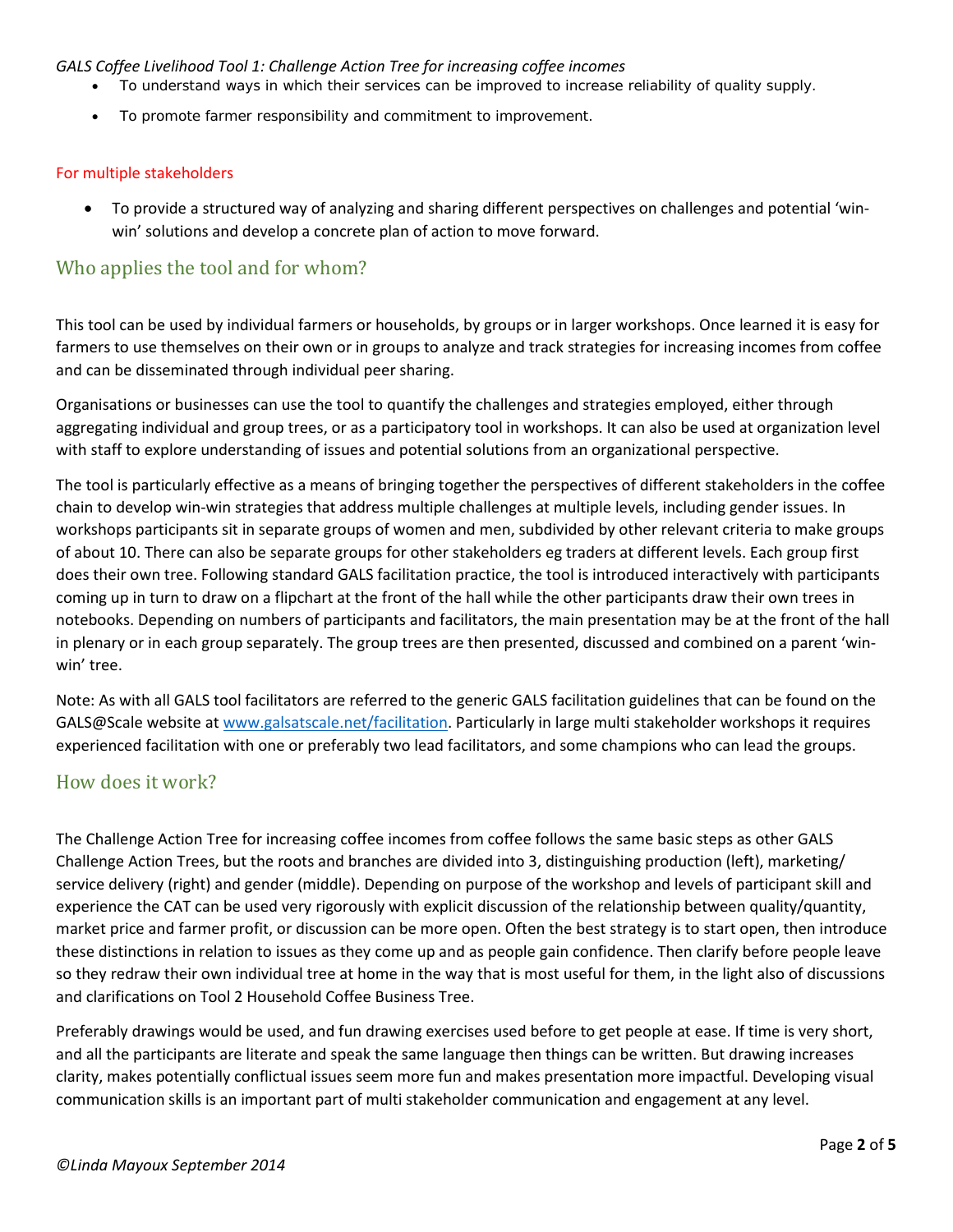Cards should be colour-coded for each group, at least disaggregating by gender, so that it is easy to distinguish the different responses from each stakeholder group/ women and men on the final parent tree. Feedback quantification on different opinions of the commitments will be colour-coded using blue, black and green pens with achievement tracking later in red. It is important therefore that both coloured cards and pens are available and these are used systematically if the tool is to be used rigorously rather than as a loose catalyst for informal discussion.

#### *Step 1: Draw the trunk or challenge – in this case increasing incomes from coffee*

Someone comes up to the front and draws two lines in the middle of the flipchart to represent the trunk. They then put a symbol for coffee, indicating (an example) current production quantity/quality/number of trees/price/income/profit at the bottom towards the roots and target quantity/quality/number of trees production/price/income/profit at the top towards the branches. At the mid-point of the trunk they put symbols to represent gender balance in the family.

They then put four lines down from the trunk to the bottom of the paper to divide the space into 3 roots, and four lines to divide the top of the paper into 3 branches (see diagram).

As the person draws as the front, the other participants draw their own situation on a double page of their notebooks. The presenter draws in their own book as soon as they sit down.

#### *Step 2: What are the roots? dimensions of the challenge*

In CAT for increasing coffee incomes the roots are divided into three basic categories – production to the left, market/service to the right and gender relations in the family in the middle – in order to make sure all three are adequately discussed.

Each person (or in pairs) is given 6 cards on which to put their challenges - at least 1 per root. One person (or pair) comes up and places on their most important challenge, asking how many other people have that challenge, gathering in any similar cards and placing them together in a stack on their respective root to take them out of the discussion. Then another person (or pair) comes up and repeats the exercise for a new challenge – this time inviting someone quiet from the back. And so on until all the challenge cards have been placed on their respective roots. Once all the cards have been placed, each card stack can be quantified through a show of hands of people to whom it applies, and numbers written on the top card in each stack.

Important Note: Clarify that the middle root is about gender relations, i.e. differences and inequalities between women and men in the household, not just 'household'. Anything else about the house or household, e.g. leaking roof on the storage bins or lack of working space, should go under production or marketing unless it is directly related to gender inequality.

#### *Step 3: What are the branches? for each cause a solution*

In the increasing coffee incomes CAT the branches are also divided into three basic categories – production, household and market – in order to make sure all three are adequately discussed. And a solution must be suggested systematically for each challenge, following the same process as for the roots. Clarify again that the middle branch is about gender relations and differences and inequalities between women and men. Each person (or pair) is given 6 cards and must identify 6 solutions corresponding to a specific challenge, at least 1 for each branch. Explain that solutions need to be specific. No general solutions like 'training' or 'awareness' can be accepted. We need to know exactly what training for whom, whose awareness about what.

People (or pairs) come up and place their solutions in the same process as for the roots. It is extremely important here that the solutions correspond to the challenges and are systematically placed in the same order up the branch. When all the solutions have been placed in stacked groups, they are then quantified by a show of hands to indicate who thinks